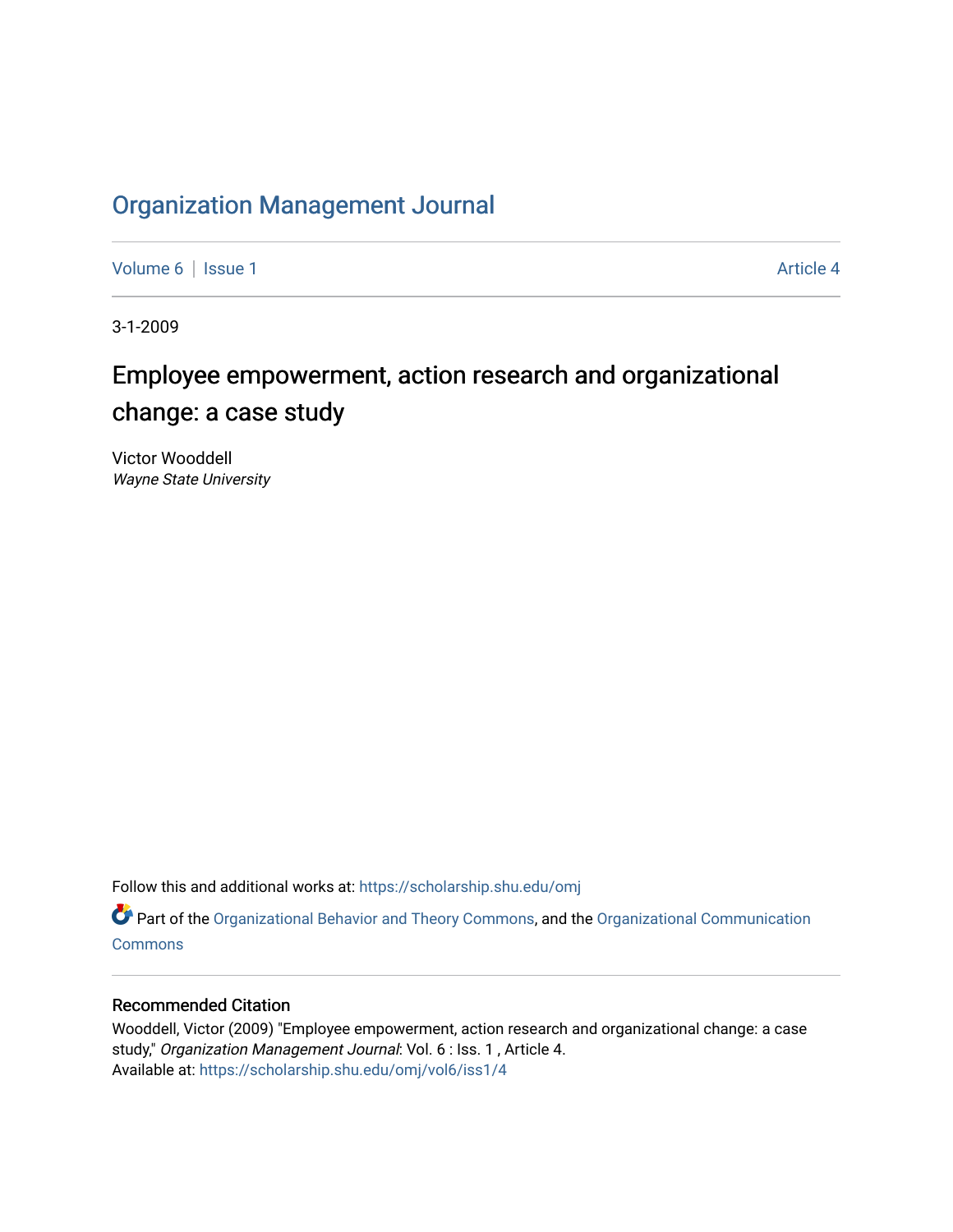# Employee empowerment, action research and organizational change: a case study

#### Victor Wooddell

Wayne State University, Detroit, MI, USA

Correspondence: Victor Wooddell, Wayne State University, Detroit, MI, USA. E-mail: ad9043@wayne.edu



Organization Management Journal

#### Abstract

This article summarizes the results of a project designed and implemented by a cross-sectional design team of employees of a local government agency. We compare the project design to criteria associated with employee empowerment programs and action research models. Finally, we compare the outcomes of the project with important components of employee empowerment. The purpose of this article is to highlight how one such project was implemented in a field setting, and review what was learned by the participants regarding how management and employees can work more effectively together on issues of strategic importance to the organization. Both the process and the outcomes of this project illustrate important lessons with implications for future research and practice in this area.

Organization Management Journal (2009) 6, 13–20. doi:10.1057/omj.2009.10

Keywords: case study; employee empowerment; action research; employee-driven change

#### Introduction

Organizational change, change management, and overcoming employee resistance to change are nearly ubiquitous concepts in the organizational literature (Dent and Goldberg, 1999; Eby et al., 2000; Piderit, 2000). It has almost become a truism that the way to maximize employee commitment to change is to include employees in the change process, ideally during the project design phase (Kiesler, 1971). Yet little research seems devoted to true, bottom-up employee-driven models of organizational change. This is especially true of field research. The purpose of this paper is to report on one of a series of employee-designed organizational change projects that the author undertook on behalf of one department in a large municipal city government (see also Wooddell and Edwards, 2006).

There are several common conceptual approaches to the idea of employee-driven change. One of these is employee empowerment (Menon, 2001). Empowerment is a very broad term in the literature, often used to indicate different things. Burke (1986) equated empowerment to delegation, in the sense of the act of empowering others, while Thomas and Velthouse (1990) used the term to indicate the internal psychological state of the individual. Menon (2001) referred to three approaches to empowerment research, including the structural approach or empowerment as the granting of power and decision-making authority, the motivational approach or empowerment as psychological enabling, and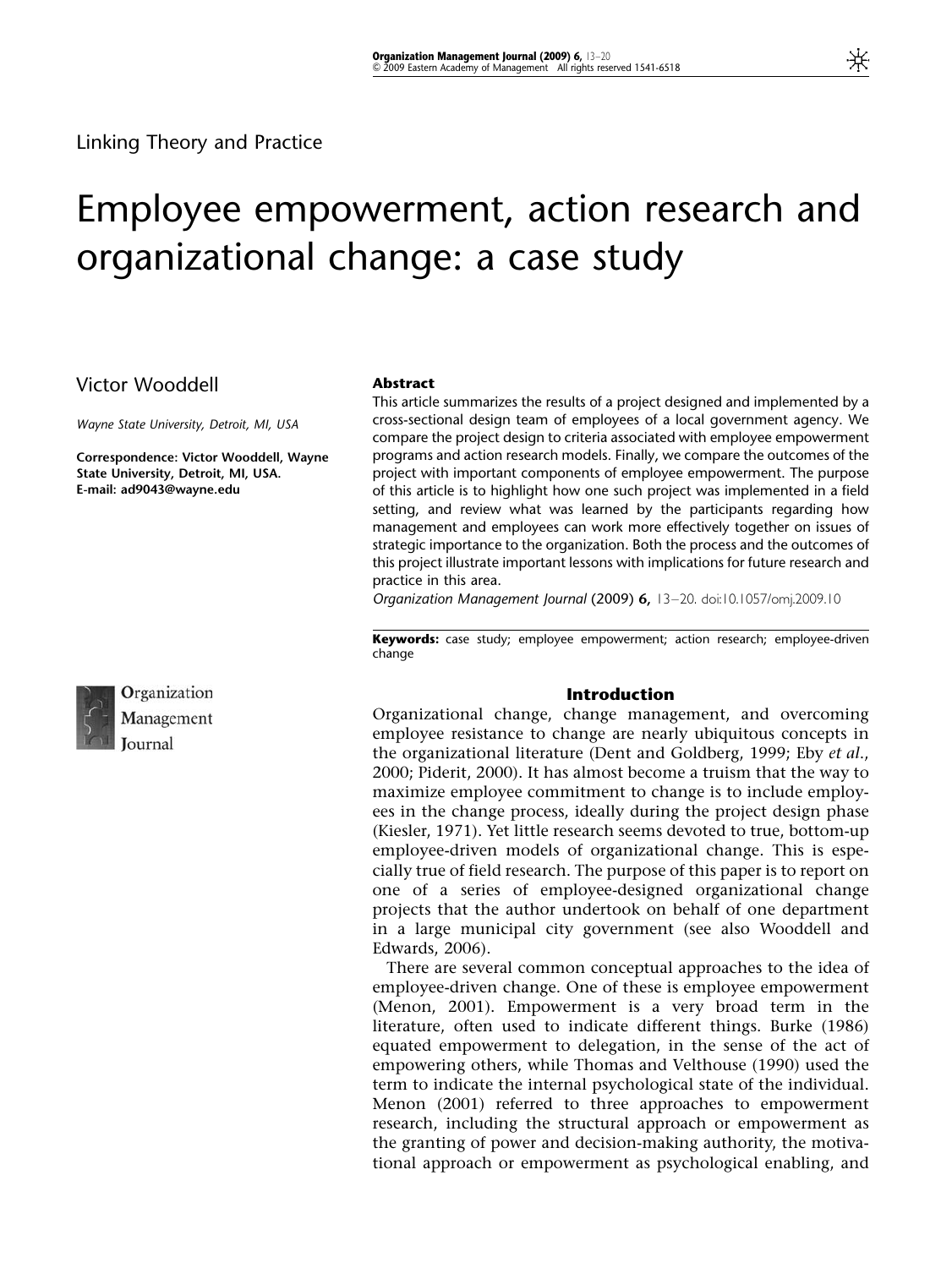the leadership or empowerment as a process of leaders energizing and inspiring their followers. Yet few articles have carefully distinguished between these concepts in the field. There is evident need for greater conceptual clarity in employee empowerment research, exacerbated by the lack of an operational definition of the term.

Yukl and Becker (2006) reviewed the employee empowerment literature of the last 50 years and laid out a number of conclusions. In particular, they emphasize the 'many faces of empowerment' and the fact that inconsistencies remain in the conceptualization of this idea. They outline seven specific theories relating to different types of employee empowerment including psychological empowerment, job design and intrinsic motivation, participatory leadership, organizational structure, organizational culture, employee skills and traits, and leadership selection and assessment. Yet empowerment is a broad concept for which more precision is needed with regard to both definition and measurement.

The key concepts and ideas contained within employee empowerment have roots that go back to previous approaches, particularly employee participation or employee involvement (Herrenkohl et al., 1999). Although it is possible to identify elements of concern for employees' involvement in organizational change that go back to Elton Mayo and the Hawthorne Studies, the writings of Gordon Allport, Kurt Lewin or Trist, and Bamforth's Socio-Technical Approach Locke and Schweiger (1979) reported only mixed support for the view that participation enhances either employee satisfaction or performance. Argyris (1998) argued for the potential of empowerment to contribute to employee commitment to change but was able to cite little evidence of success in achieving this potential. More recent reviews have concluded that virtually all the empirical research to date has taken empowerment as an individual level psychological experience, while little to no research has been conducted recently on empowerment as a macro construct reflecting managerial structures and practices (Seibert et al., 2004).

#### Empowerment and action research

Although empirical investigations of employee empowerment, which reflect the dynamics of successful organizational change may be rare, and the operational definitions of empowerment in the literature reflect an individual level psychological bias, it is possible to generate a working model of empowerment as it relates to organizational level involvement and change that can guide exploratory research in the field. Herrenkohl et al. (1999) offered a working model that included four dimensions: (1) Shared Vision (including goal clarity, goal achievement, and customers' orientation); (2) Organizational Support [including responsibility (decision authority), team effectiveness, risk-taking, and employees' orientation to customers]; (3) Knowledge and Learning (including encouraging change, skill and will to change, trust, and communication with customers); and (4) Institutional Recognition (including the employees' knowledge of the reward system).

Another way to examine employee-driven organizational change is action research. Action research is a methodology characterized by a lack of separation between the role of researcher and participant, that is, the researcher is a participant in the study and the participants also have a role in designing the research. Action research is also characterized by an emphasis on practice in the field: typically it involves one or more practitioners in some field exploring ways in which they can change and improve their practice, and measuring the outcomes of their efforts. Most frequently, action research projects rely on qualitative methodologies (Baskerville and Wood-Harper, 1996). Finally, action research tends to emphasize selfreflection as a method of gaining insight into the dynamics of some mode of professional practice including both the participants and their context (Reason and Bradbury, 2001). Action research has three key characteristics that make it especially suitable as a vehicle for exploring the dynamics of employee-driven change: the active involvement of the participants (employees) in the research, the intent (informing the design) to bring about change and improvement, and an emphasis on a learning cycle including action, feedback, and reflection (Shah et al., 2007).

Action research shares many of the same roots as employee empowerment, involvement, and participation. Many of the same seminal researchers have contributed to both fields, particularly Kurt Lewin and Eric Trist, both of whom were greatly concerned with finding ways of using social science research methodology as a technique to engineer social change (Lewin, 1946, in Lewin, 1997). Thus, action research was originally conceived as a means of building theory by collecting data, and testing the theory by implementing and evaluating the outcome of a change process (Argyris et al., 1985).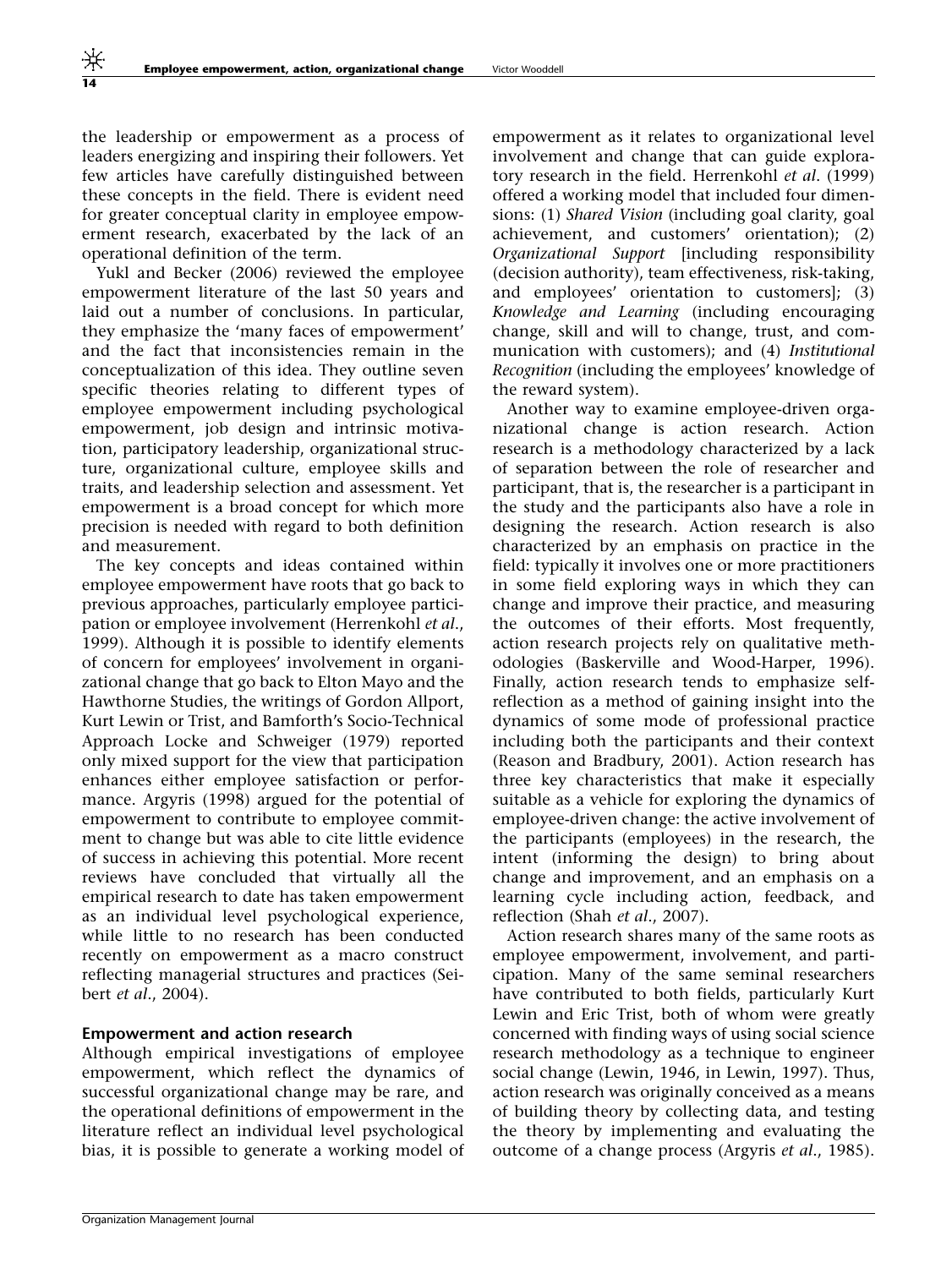This work was a direct influence on Chris Argyris' contributions to action research as a form of organizational learning, in the sense of using research methodology to engender self-reflection and discussion on the part of organizational members, with a focus on resolving attributional errors in interpersonal communication (Argyris and Schon, 1996). This is the foundation for Argyris and Schon's concept of 'double-loop learning', in which researcher/participants question the assumptions that guide their choice of action strategies (the methods they use to improve practice and organizational performance). Learning organizations ('Type 2' organizations in Argyris and Schon's parlance) are organizations that support, rather than inhibit, this kind of strategic questioning and enquiry on the part of their members. More recently these concepts have been greatly popularized by Peter Senge, Argyris' student at MIT, who combined elements of action research with systems thinking into what he called a 'Fifth Discipline' (Senge, 1990). This type of process is still being used in many different fields and disciplines, notably in education (Abell, 2007) and information systems (Bell and Wood-Harper, 2003).

One useful guide to the use of action research in the field has been proposed by Susman and Evered (1978) (see also Susman 1983; Baskerville and Wood-Harper, 1996). This model describes an ideal approach that includes five stages in an action research/organizational learning cycle: (1) Analyzing the Problem (including identification of the primary problem and its underlying causes); (2) Solution and Action Planning (specifying the organizational actions that will address the primary problems); (3) Execution and Analysis (implementation of the planned actions); (4) Evaluation (determining whether the intended outcomes were achieved, and if the primary problem was resolved); and (5) Learning and Reflection (sharing of the information gained with practitioners and the scientific community). All five stages are built upon a 'client-system infrastructure' that specifies the research environment including the mandate under which the researchers/practitioners may take action, and which underpins the collaborative nature of the undertaking.

The project case in this study seeks to examine emerging case data within the Baskerville and Wood-Harper (1996) action research model and to build upon the theoretical/practical foundation reviewed above. Although the project described here admittedly does not strictly fulfill all of the criteria of an ideal action research project as described by Susman and Evered (1978), it does share many of the features of both action research and employee empowerment. Briefly, an employee design team was given the opportunity to investigate a problem, design, and finally implement a solution in a department of an organization. As consistent with action research, the project design included input from nearly all employees in the department, and discussions between front-line employees and supervisors. The project also included design and implementation of a leadership skills training workshop. Both the process and the outcomes of this project illustrated important lessons on employee empowerment and action research.

#### Background to the case

The client was the finance department of a large, US midwestern city government. This department provides accounting, budgeting, purchasing, and other standard financial services to the rest of the departments within the municipal organization. There were roughly 500 employees serving a total citywide organization of over 14,000 employees. The finance department is divided between field personnel serving a particular city department onsite (approx. 70–80), and the rest as support staff located in a central downtown office. Before this project began, the department was struggling with modernizing its processes and developing its professional staff in the face of budget shortfalls and consequent low salaries. The city's top management, including the finance director, was looking for a way to promote employee and organization development in a cost-effective manner. The author was aware that an employee-driven process might be able to meet these needs – thus there was an opportunity to create an employee team to work on a project. The author had previously done similar work for other departments in the city (see Wooddell and Edwards, 2006). The director and deputy director of the finance department agreed to support an employee-based project team in part because they wanted two outcomes – a way to promote professional development within the department, and a solution to a department's problem. They also recognized that membership on the project team would allow certain employees the opportunity to develop their leadership skills. Thus, the project was originally conceived not only as a research project per se, but also as a practical means toward solving a specific organizational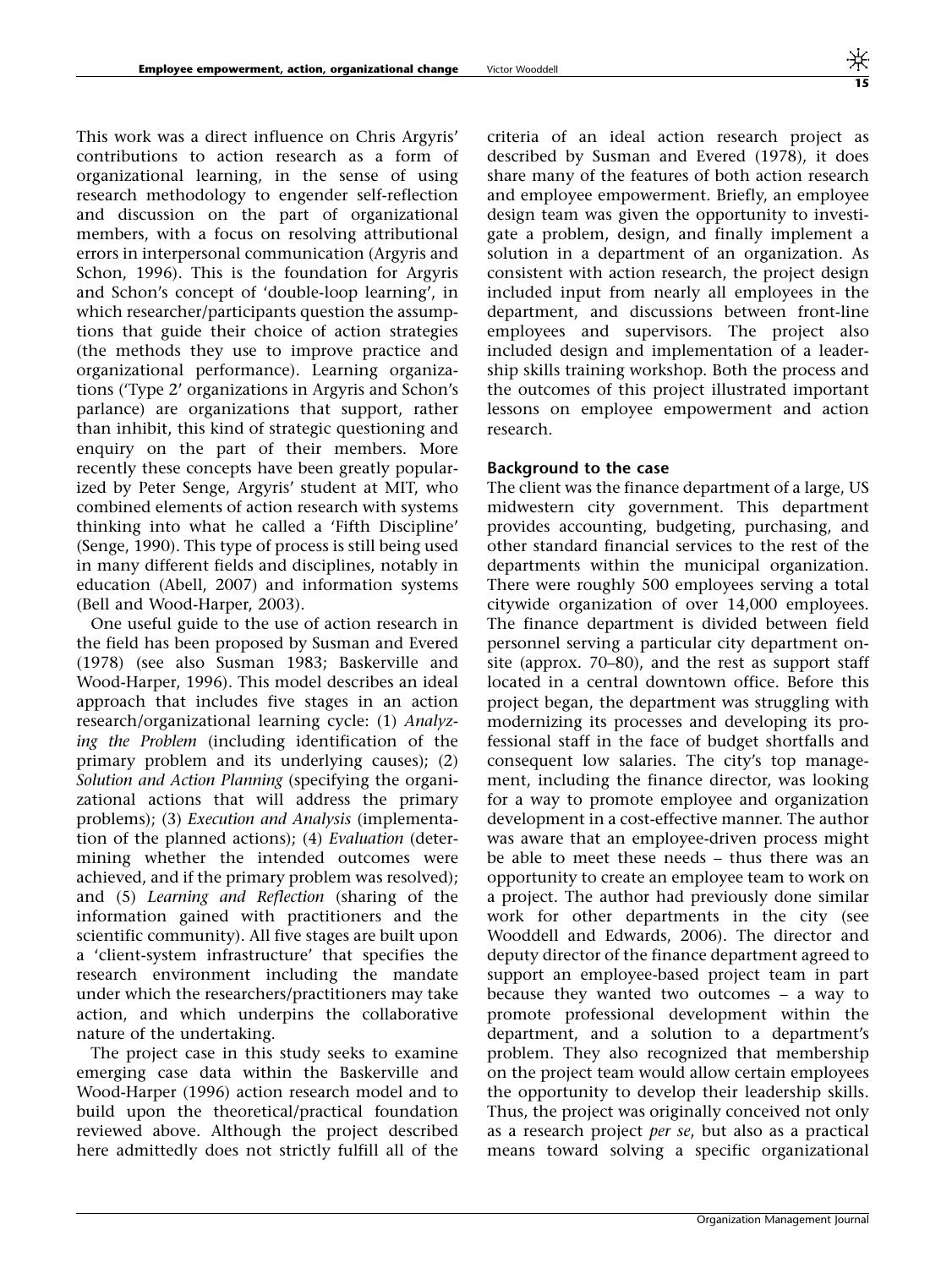problem while developing employees at the same time.

Project-based teams such as the one described in this study were not a widespread feature of the department's organizational practice or culture. Instead, the department could be characterized as one that has respect for hierarchy, positional authority, and rules. According to a citywide survey conducted the year before, in the context of a different project but including the employees of this department, the city's organizational culture is strongly hierarchical in nature (Cameron and Quinn, 1999). Forming and utilizing a project team of this nature was a highly unusual approach for the members of this department and one for which no one, including the then director and the team members themselves, had any experience with.

A decision was made very early in the project by the director working with the author to select team members who possessed two qualities: high leadership and teamwork potential. Each has also to be as representative of at least one of the department's major internal stakeholders. Selecting employees with high leadership and teaming skills was felt to maximize project success, and also as a way to reward such employees with the opportunity to contribute to their organization in a creative way. The project also required a representative set of members, a 'microcosm' of the larger organization, as a way to ensure that members would be more likely to have access to insights and information that reflected the needs of the larger organization, and thus ultimately contribute to organizational acceptance of the final team outcome. The 10 team members were as representatively selected as possible from across the hierarchy rank, gender, race, work unit, and professional background. Each member was nominated by the manager of each of the city's 10 internal divisions, thus ensuring representation of each major work unit. There were three managers, three frontline supervisors, and four line staff. Six were male, four were female, and two of the female members represented clerical support staff. All were African-American.

The director of the department who was responsible for the project offered the project team the opportunity to work on any one of three of the department's top three problem areas. These included strengthening the department's contribution to the financial solvency of the city, helping improve internal and external customer service, or improving the department's financial reporting process. After some debate among team members, the team voted to spend most of their time on improving internal customer service. Therefore the team's focus became process improvement and strengthening internal customer responsiveness.

At this early point in the team's project, the members were not yet very skilled in debate or dialogue. Few of the members had any previous experience with projects of this nature, and much time and effort was spent managing the conversation. The author (who was initially acting as a facilitator/consultant to the team) felt it was important not to suppress interpersonal conflicts and passionate outbursts, even at the risk of distracting the team from the task and extending the time required to get organized, but instead occasionally called a halt to the conversation to encourage the team to reflect on the process they had just experienced, including the interpersonal dynamics that were occurring. In this way the team members developed their communication skills, and also strengthened the level of trust among themselves, which helped encourage a greater degree of openness and tolerance within the team. Often the members discovered that there were fewer real differences of opinion than might have appeared at first. As one member put it 'we often seem to be in violent agreement with each other.'

What follows is an analysis of the project process based on the five stages of action research (Susman and Evered, 1978; Baskerville and Wood-Harper, 1996). We wish to stress that this framework may make the project seem more structured than it actually was. The process followed by the team did not really divide neatly into analysis, planning, and execution stages. Projects spun off of data as they were collected, and execution took place as it was perceived to be required.

#### Stage 1: analyzing the problem

One of the first actions undertaken by the team was an employee survey in which over 100 colleagues were asked to suggest changes and improvements that could be undertaken within their work unit and division. Another form of data collecting included a mapping exercise of the department, which revealed the major interdependencies between the divisional sub-units. The mapping exercise was conducted with managers and representatives from each division, and resulted in facilitated process improvement meetings. In order to specifically focus on supervisor and leadership skills, the team brainstormed a list of items to include on a second employee survey – one that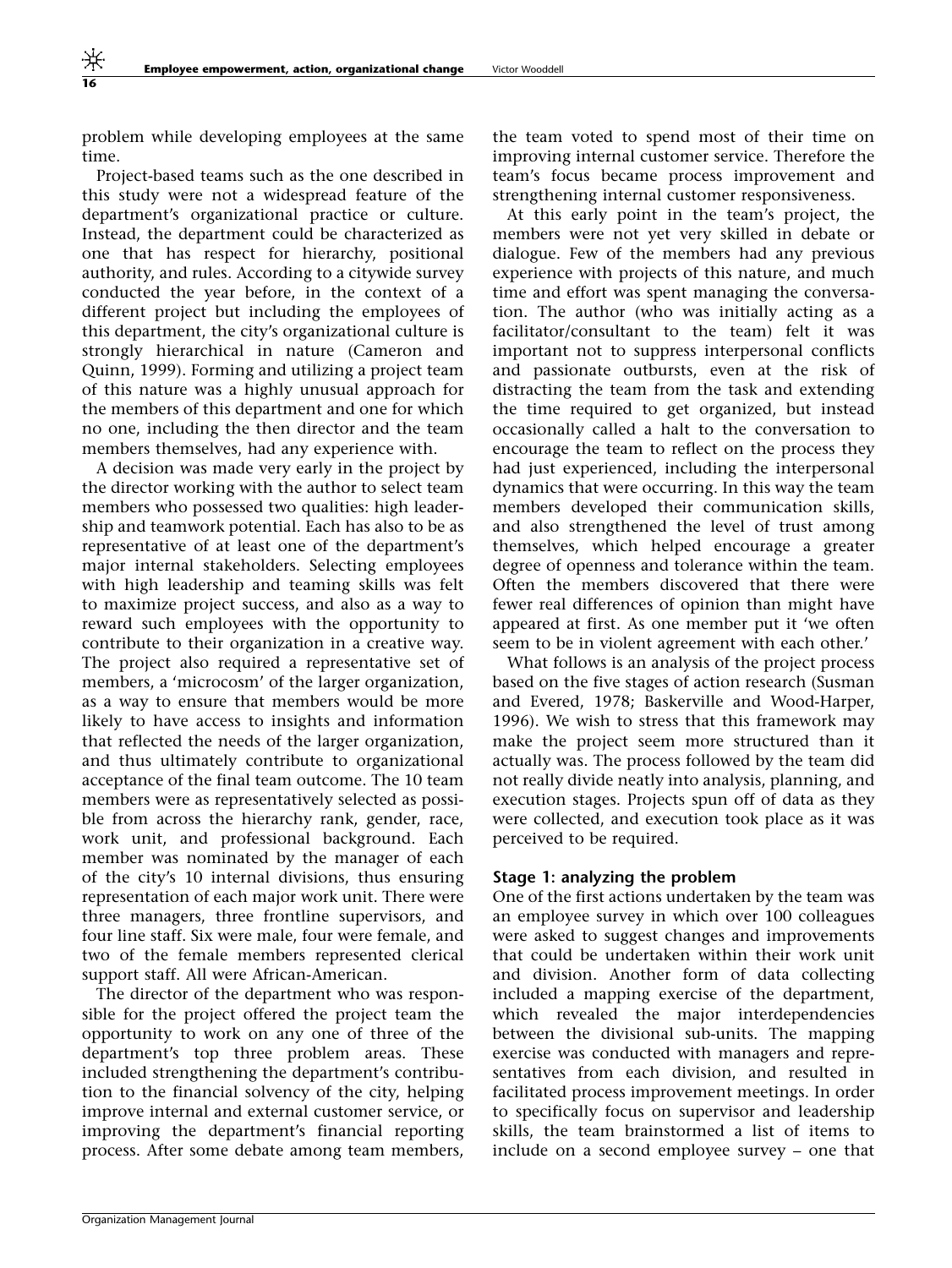provided all employees with an opportunity to evaluate their supervisor on a range of leadership skills (see Wooddell and Edwards, 2006). Mass testing sessions were scheduled during work unit staff meetings. All of this data collection was instrumental in allowing the team to develop a good sense of where the department's existing situation was, and plan the direction for change.

#### Stage 2: solution and action planning

Arising from feedback from the data-gathering phase, team members started to work on different areas. These included:

- 1. Producing a department 'call referral directory' that listed every service offered within the department with contact and other information. This was a result of the feedback from the initial informal employee survey.
- 2. Requiring mandatory customer service training for all employees. This also developed out of the informal survey.
- 3. Making recommendations on numerous process improvements at the operational level. This was a result of the mapping exercise.
- 4. Requiring training workshops for department managers and supervisors. This was a direct result of the second more formalized employee survey.

#### Stage 3: execution and analysis

- 1. The call referral directory was developed by a three person sub-committee that accepted the delegated task of designing a form that would contain the information needed for the directory, collecting the forms from designated representatives of each work unit, proposing a publishing budget for director's office approval, and overseeing printing and distribution.
- 2. The mandatory customer service training was developed out of pre-existing materials that were themselves developed for the use of the department's field personnel, with adaptations necessary for use with all frontline employees (emphasis on clerical personnel). These adaptations were designed during regular team meetings facilitated by the author/consultant.
- 3. The mapping-based process improvement activity was carried out at another off-site workshop with managers and selected work unit representatives. The agenda and materials for this process were developed out of web-based research

conducted by team members and by using a facilitated consensus-based selection approach (with weighted selection criteria also developed by the team).

4. Supervisor and manager leadership training was conducted through another series of off-site retreats. Participant reactions were generally positive, and facilitated discussions generated some excitement and even passion. Various models of supervisor–subordinate relations were shared among participants. This resulted in greater acceptance of employee participatory/ involvement approaches in work interactions.

#### Stage 4: evaluation

Evidence of project impact is primarily anecdotal at this stage. These included:

- 1. Open acknowledgment of work unit interdependencies at the middle management level. This is evidenced by casual conversations of departmental interdependence at regular executive level staff meetings, in which before such open admission of dependence on some other unit's performance had been rare. The team has been made responsible for maintaining a database for tracking the outcomes of specific on-going operational improvements.
- 2. The department overall is more focused on improving internal customer service. Use of the call referral directory is indirectly supported by the number of copies requested by the receptionist and the clerical staff in all major divisions. The number of 'call referrals' (i.e. the number of go-betweens from initial call to final answer of a customers questions or request) has proven very difficult to track, but informal customer feedback indicates some degree of improvement.
- 3. Supervisors received leadership training by the end of the first 12-month training cycle. A follow-up employee survey is scheduled to be completed sometime during the next annual cycle. Wide spread effects however are not expected for a number of years – 'this is just the first step in a long road.'
- 4. Perhaps most impressive outcomes were the relatively new processes that this team has initiated and utilized for the first time. In this sense this project could be seen as a pilot for more extensive use of employee-empowerment teams in the future.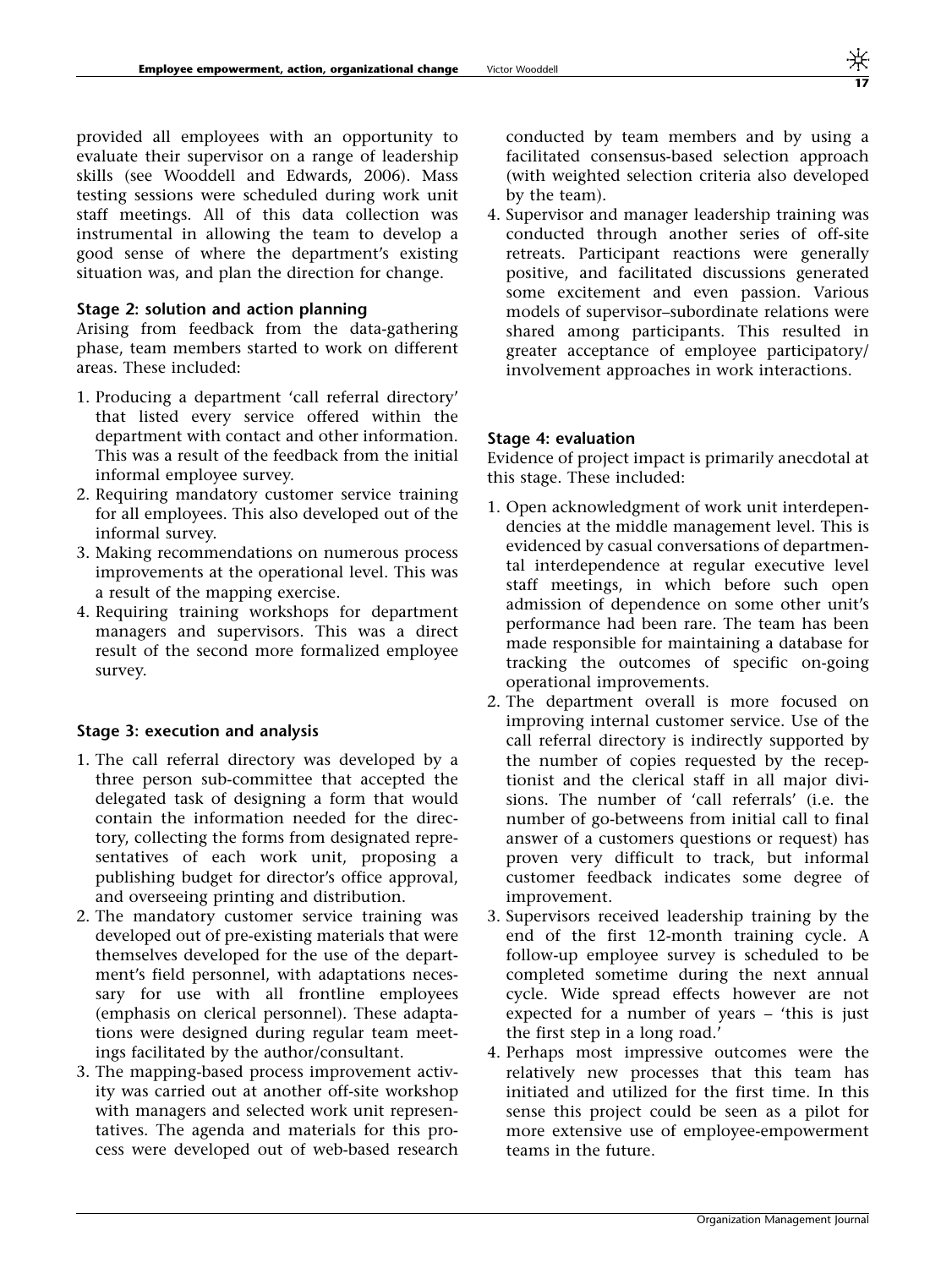### Stage 5: learning and reflection

There were two main lessons to be learned in this action research model. First, top executives should let the employees identify their own priorities, develop their skills, and build a track record of competence within the organization. This was seen in how top management allowed the team to select one from among three problems to work on. Second, the empowerment of team members to select the problem, examine the data, and find solutions generated excitement and commitment, as seen in team meetings. For the first time in the institutional memory of any member, they have taken responsibility for driving change within their organization and delivered a successful outcome.

#### Discussion

#### Employee empowerment

It is perhaps most productive to look at employee empowerment, with respect to this particular project, from a two-tiered perspective: empowerment of the team, and empowerment of the rest of the organization. It is easy to see the ways in which the team and its members were empowered – harder to argue that the rest of the organization experienced empowerment to a great degree. Perhaps that is to be expected of a project of this nature – the mandate from the director was specifically to address an organizational problem, not necessarily to empower anybody beyond the team.

Although the project described here possessed many of the components and features of employee empowerment, it had several weaknesses as well. Yukl and Becker (2006) outlined three key reasons that employee empowerment programs may fail, including (1) empowerment represents change, particularly to managers, who may resist relinquishing some of their control to employees; (2) empowerment takes time, and management may not invest the resources and commitment required to ensure the success of a long-term program; and (3) employee may resist empowerment because they have been conditioned to follow orders, not collaborate or accept greater responsibilities (often without a proportional increase in compensation). Although the project described here did not fail, all three of these potential weaknesses were present in the organization to some degree. As described, the mandate from the director was relatively 'topdown', which could limit the 'ownership' felt by front line employees. In addition, only one team was empowered to design and implement programs within the organization, which also limits direct involvement by the majority of employees. Finally, there has not been enough time to assess the longterm impact of this project, although executive management is committed to continuing the project in future years.

Yet, overall, there is strong evidence that the project achieved at least some degree of employee empowerment. Recall that according to Herrenkohl et al. (1999), employee empowerment consists of four components:

Shared Vision: The vision originated with the director, in the form of his top strategic priorities (strengthened financial solvency citywide, improved customer service for the department, improved reporting process). The team was then delegated by the authority to identify its own goals within those priorities and design its own process to achieve its goals. This corresponded to sharing the director's vision with the team, as an opportunity for certain selected employees to develop their leadership skills while helping their department address an organizational problem.

At this point it is hard to estimate how extensively the director's vision is shared by the rest of the organization. The team itself was careful to explain the larger context of its mandate and purpose, including the director's three strategic priorities, at every event at which they had contact with other employees. This was made clear at the initial informal employee survey of approximately 100 people, the more formal survey that was facilitated at staff meetings in every major work unit within the department, and the off-site training workshops with all department managers and supervisors.

Organizational Support: The team itself received extensive support including time off from regular duties (approximately 2 h every 2 weeks for over a year), clerical support for such things as maintaining the supervisor evaluation database, and budgetary support for such things as publishing the call referral manual. Perhaps the most important form of support was the willingness of the director to lend his authority to such things as mandatory attendance for supervisors and managers at the training workshops. Certainly it would have been much more difficult to schedule access and time at staff meetings without the perceived support of the director. Thus, the effect of the executive champion was critical to the success of the project.

Knowledge and Learning: The members of the team visibly improved their skills in project management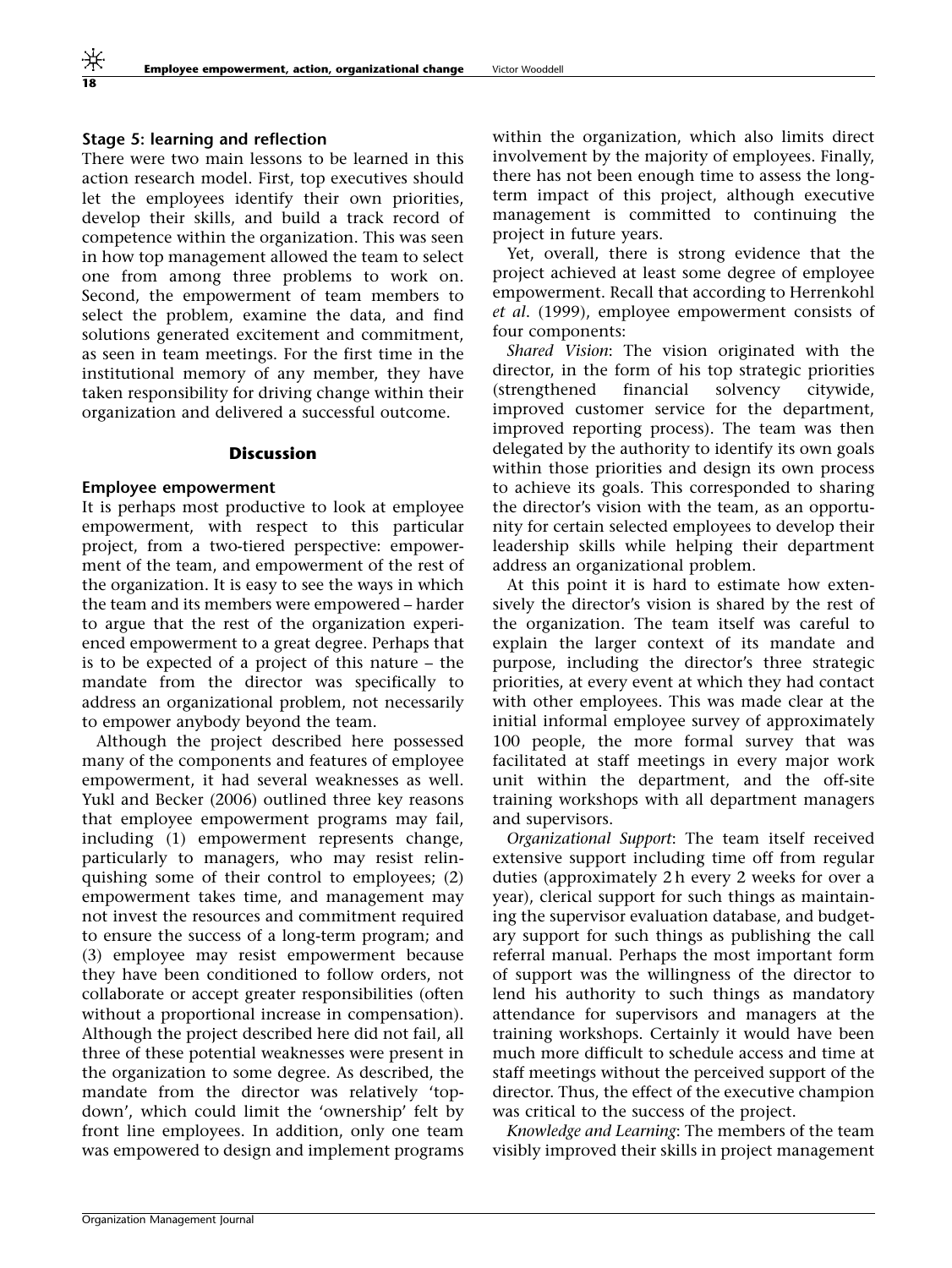and team development, skills that should now be available for other projects. These skills included practical techniques such as brainstorming, facilitated discussion, time management, consensusbased decision making, and problem solving. Customer service training for employees and leadership development training for supervisors and managers also delivered information and competencies outside of the team.

Institutional Recognition: The team members received widespread recognition for their skills in implementing a complex task under difficult conditions. Although this did not result in any direct financial or other instrumental benefit to themselves, it is fair to say that the reputation of the members of this team was substantially positively impacted, not only with their director but also with department managers, supervisors, and frontline employees (in the context of the staff-meeting surveys).

While the action research and empowerment approach has shown useful results, it has yet to demonstrate management willingness to extend such team opportunities to other members of the department. Although the executives and managers of the department have expressed the intention to utilize more teams of this nature, there is probably a limit to how extensive such teams could become, at least until the leadership development training has had time to have an impact.

#### Conclusion

Overall, the empowerment and action research model illustration described here demonstrates real promise as a template for employee empowerment, action research, and employee-driven change. Our hope is that this article will help inform organization change agents regarding the potential as well as the challenges of such an approach. Although not a perfect model of employee-driven change, this project can serve as a real-world example of what can happen in an actual field setting, in which constraints on resources, time, and participant commitment often make conceptually ideal approaches impractical.

#### References

- Abell, S. (2007). Action research: Inquiring into science teaching and learning. Science and Children,  $45(1)$ : 64–66.
- Argyris, O. (1998). Empowerment: The emperors new clothes. Harvard Business Review, 76(3): 98–105.
- Argyris, C., Putnam, R. & Mclain-Smith, D. (1985). Action science, concepts, methods, and skills for research and intervention. San Francisco: Jossey-Bass.
- Argyris, C. & Schon, D. (1996). Organizational learning: A theory of action perspective. Reading, MA: Addison-Wesley.
- Burke, W. (1986). Leadership as empowering others. In S. Srivastra (ed.) Executive power. San Francisco: Jossey-Bass, pp 51–77.
- Bell, S. & Wood-Harper, A. (2003). How to set up information systems: A non-specialists guide to the multiview approach. London: Earthscan.
- Baskerville, R. & Wood-Harper, A. (1996). A critical perspective on action research as a method for information systems research. Journal of Information Technology, 11: 235–246.
- Cameron, K. & Quinn, R. (1999). Diagnosing and changing organizational culture. Reading, MA: Addison Wesley.
- Dent, E. & Goldberg, S. (1999). Challenging 'resistance to change'. The Journal of Applied Behavioral Science, 35(1): 25–41.
- Eby, L., Adams, D., Russell, J. & Gaby, S. (2000). Perceptions of organizational readiness for change: Factors related to employees' reactions to the implementation of team-based selling. Human Relations, 53(3): 419–442.
- Herrenkohl, R., Judson, G. & Heffner, J. (1999). Defining and measuring employee empowerment. Journal of Applied Behavioral Science, 35: 373–389.
- Kiesler, C. (1971). The psychology of commitment. New York: Academic Press.
- Locke, E. & Schweiger, D. (1979). Participation in decision making: One more look. In B.M. Staw (ed.) Research in organizational behavior, Vol. 1. St. Louis, MO: Elsevier, pp. 265-339.
- Lewin, K. (1997) Resolving social conflicts and field theory in social science. Washington, DC: American Psychological Association.
- Menon, S. (2001). Employee empowerment: An integrative psychological approach. Applied Psychology: An International Review, 50(1): 153–180.
- Piderit, S. (2000). Rethinking resistance and recognizing ambivalence: A multidimensional view of attitudes toward an organizational change. Academy of Management Review, 25(4): 783–794.
- Reason, P. & Bradbury, H. (2001). Inquiry and participation in search of a world worthy of human aspiration. In P. Reason and H. Bradbury (eds.) Handbook of action research: Participative inquiry and practice. London: Sage.
- Seibert, S., Silver, S. & Randolph, W. (2004). Taking empowerment to the next level: A multiple-level modle of empowerment, performance, and satisfaction. Academy of Management Journal, 47(3): 332–349.
- Shah, H., Eardley, A. & Wood-Harper, T. (2007). ALTAR: Achieving learning through action research. European Journal of Information Systems, 16: 761–770.
- Senge, P. (1990). The fifth discipline: The art and practice of the learning organization. New York: Doubleday.
- Susman, G. & Evered, R. (1978). An assessment of the scientific merits of action research. Administrative Science Quarterly, 23(4): 582–603.
- Susman, G. (1983). Action research: A sociotechnical systems perspective. In G. Morgan (ed.) Beyond method: Strategies for social research. London: Sage Publications, pp 95–113.
- Thomas, K. & Velthouse, B. (1990). Cognitive elements of empowerment: An interpretive model of intrinsic task motivation. Academy of Management Review, 15(4): 666–681.
- Wooddell, V. & Edwards, S. (2006). Employee-led organizational change: Theory and practice. OD Practitioner, 38(3): 30–35.